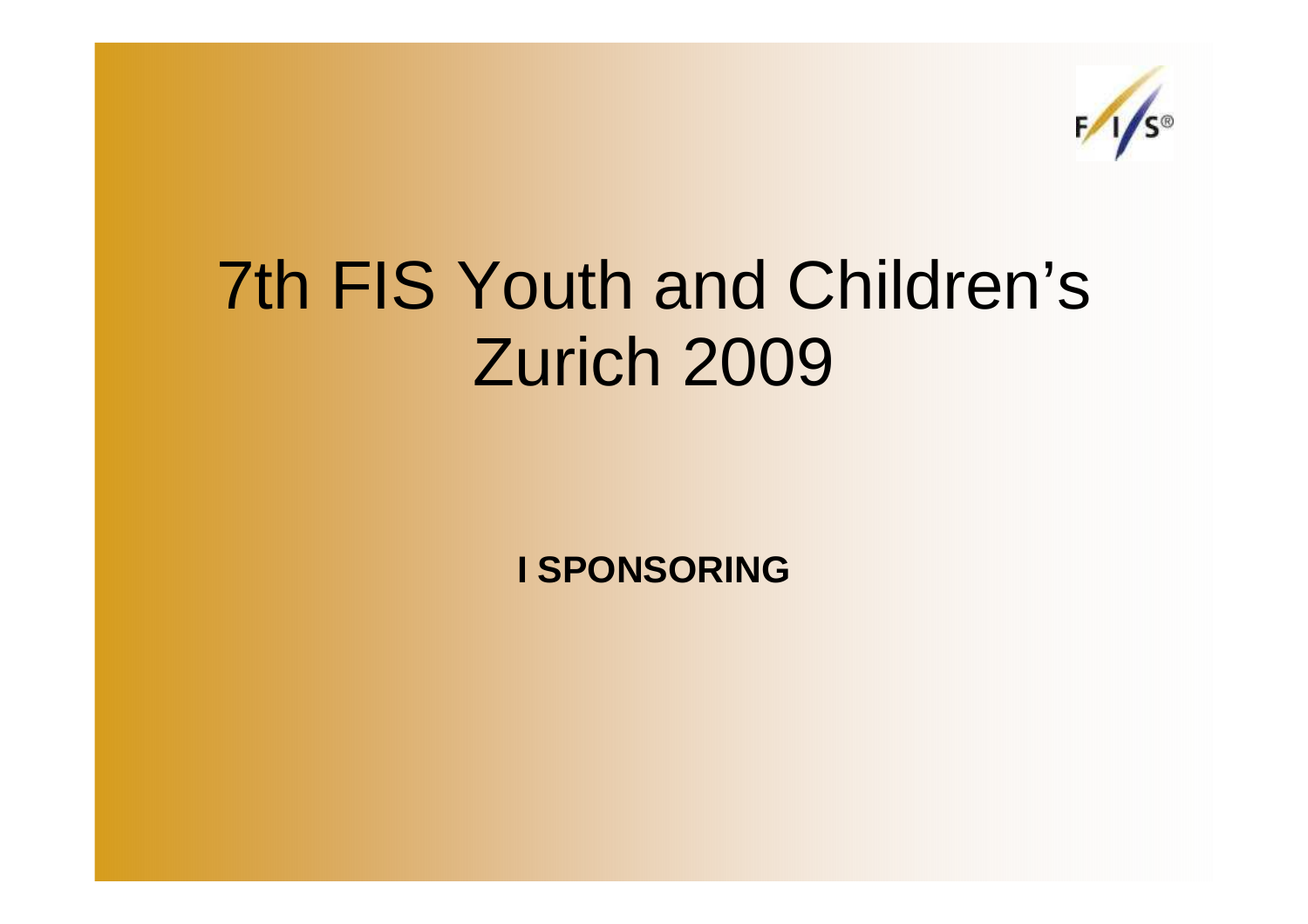## TEN IDEAS



- 1. Use the stars of the country
- 2. Internet

videos, communities – facebook, no costs

3. Manufacturer

Sponsor gets the addresses – offers to kids

- 4. Marketing internal communication investor relations general publicCause marketing
- 5. Co-operation

Ski schools, medical associations, selling addresses, between different NSAs

6. Media

free newspapers, awereness

7. Parents are the biggest sponsors

relief parents - extra services – kids are taught and parents have free time

- 8. Target: family kid company responsibility ?
- 9. Other channels lifestyle freestyle is not only sport

10. Interaction – training plans in internet, registration to races only in Internet